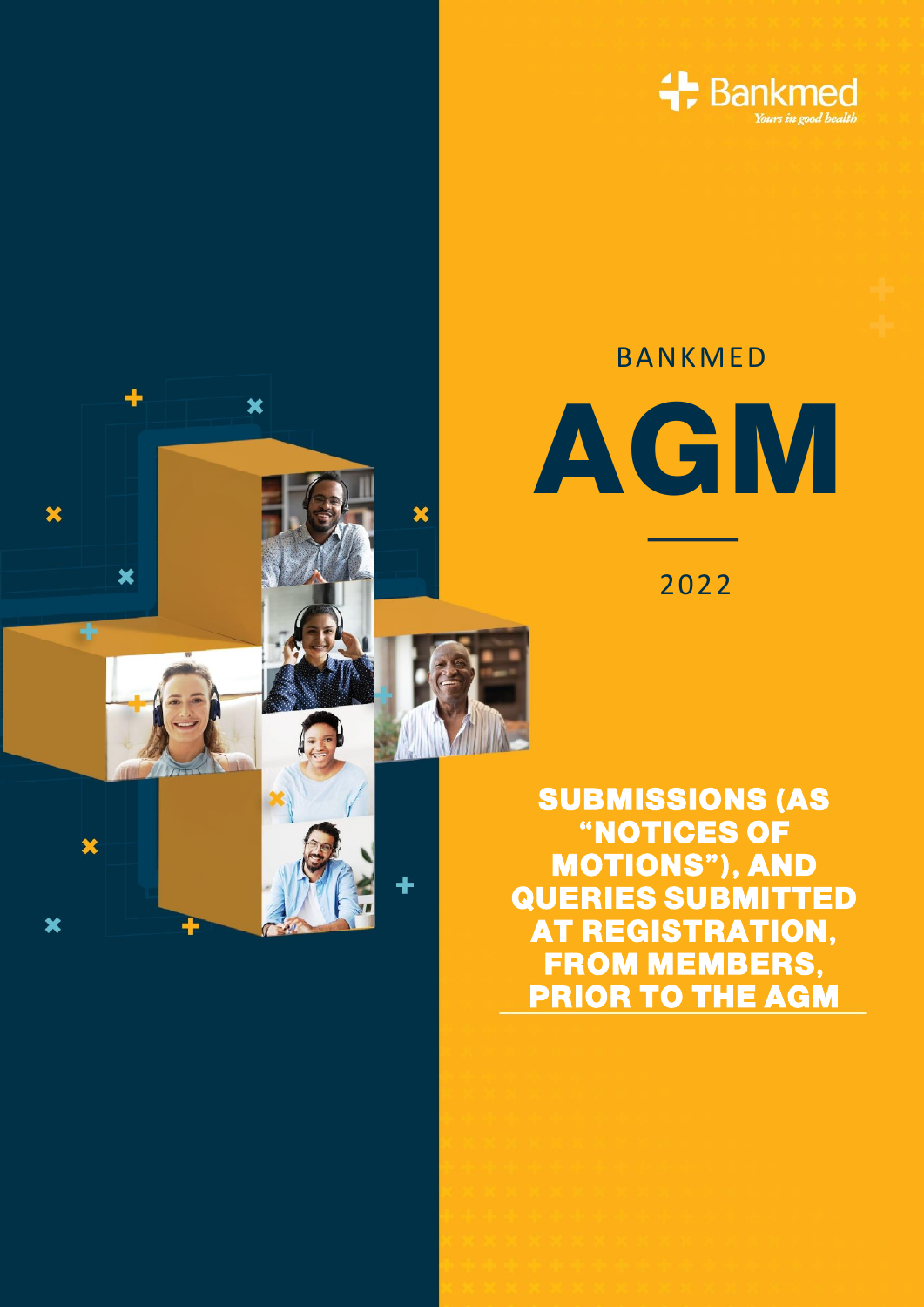

## SUBMISSIONS AS "NOTICES OF MOTIONS"

| #  | Category and summary of submissions                                                                                                                                                                                                                                                                                                                         | Number of      | % of total  | Scheme response                                                                                                                                                                                                                                                                                                                                                                                                                                                                                                                                                                                                                                                                                                                                                                                                                                                                                                                                                                                  |
|----|-------------------------------------------------------------------------------------------------------------------------------------------------------------------------------------------------------------------------------------------------------------------------------------------------------------------------------------------------------------|----------------|-------------|--------------------------------------------------------------------------------------------------------------------------------------------------------------------------------------------------------------------------------------------------------------------------------------------------------------------------------------------------------------------------------------------------------------------------------------------------------------------------------------------------------------------------------------------------------------------------------------------------------------------------------------------------------------------------------------------------------------------------------------------------------------------------------------------------------------------------------------------------------------------------------------------------------------------------------------------------------------------------------------------------|
|    |                                                                                                                                                                                                                                                                                                                                                             | submissions    | submissions |                                                                                                                                                                                                                                                                                                                                                                                                                                                                                                                                                                                                                                                                                                                                                                                                                                                                                                                                                                                                  |
| 1. | Benefits queries:<br>The submissions under this category included<br>a range of requests or suggestions on benefits,<br>changes and enhancements thereto, and<br>views on the adequacy (or lack thereof) of<br>some benefits.                                                                                                                               | 21             | 24%         | The submissions from members have been noted. Benefit enhancement requests<br>are taken to the Benefit Design Committee each year for consideration, however<br>there are no guarantees about the suggested changes or enhancements. The Board<br>is required to consider these and other factors (including pricing, affordability, and<br>sustainability).                                                                                                                                                                                                                                                                                                                                                                                                                                                                                                                                                                                                                                     |
| 2. | Communication:<br>The suggestions under this category included<br>suggestions that Bankmed creates a forum for<br>medically boarded members as well as<br>recommendations on formatting of the AGM<br>booklet.                                                                                                                                              | $\overline{2}$ | 2%          | Bankmed is unable to create forums for the different cohorts of its members, but<br>the Scheme is committed to assisting members with all challenges, within the<br>mandate of a medical scheme and whatever else is practically possible. This may<br>sometimes evolve into support that is earmarked for specific cohorts of Bankmed<br>members. Segmented or targeted communication is also optimised to address<br>different medical conditions or address issues that are relevant to different cohorts.<br>The Scheme also channels issues brought to its attention to appropriate experts<br>available to the Scheme, as part of its commitment to be of assistance to our<br>members as far as possible.<br>Communication amendment requests are under consideration.                                                                                                                                                                                                                    |
| 3. | Compliance / Regulatory Query:<br>The submissions under this category included<br>a range of requests or suggestions, including<br>requests for a Provider Cost Analysis and Cost<br>Reduction Strategy, an audit on after-hours<br>fees charged by providers, queries on<br>members' protection against fraud and a<br>query about the Section 59 Inquiry. | $\overline{4}$ | 5%          | The Board has noted a request to audit after-hours fees charged by service<br>providers. The Board confirms that the Scheme monitors provider costs on an<br>ongoing basis and the administrator continues to play a critical role in this regard.<br>Reporting on possible interventions, strategies, successes and challenges takes place<br>at sub-committees of the Board, as well as at the Board meetings. It is in the best<br>interest of the Scheme and our members to make access to good quality healthcare<br>affordable, and this requires an ongoing focus on cost drivers.<br>The Board is focused on ensuring that fraud is prevented and the Scheme, together<br>with many other stakeholders, stayed close to developments relating to the Section<br>59 Inquiry with a view to protecting measures available to medical schemes to<br>detect and contain fraud. The final outcome of the Section 59 Inquiry is still pending,<br>and this is outside of the Scheme's control. |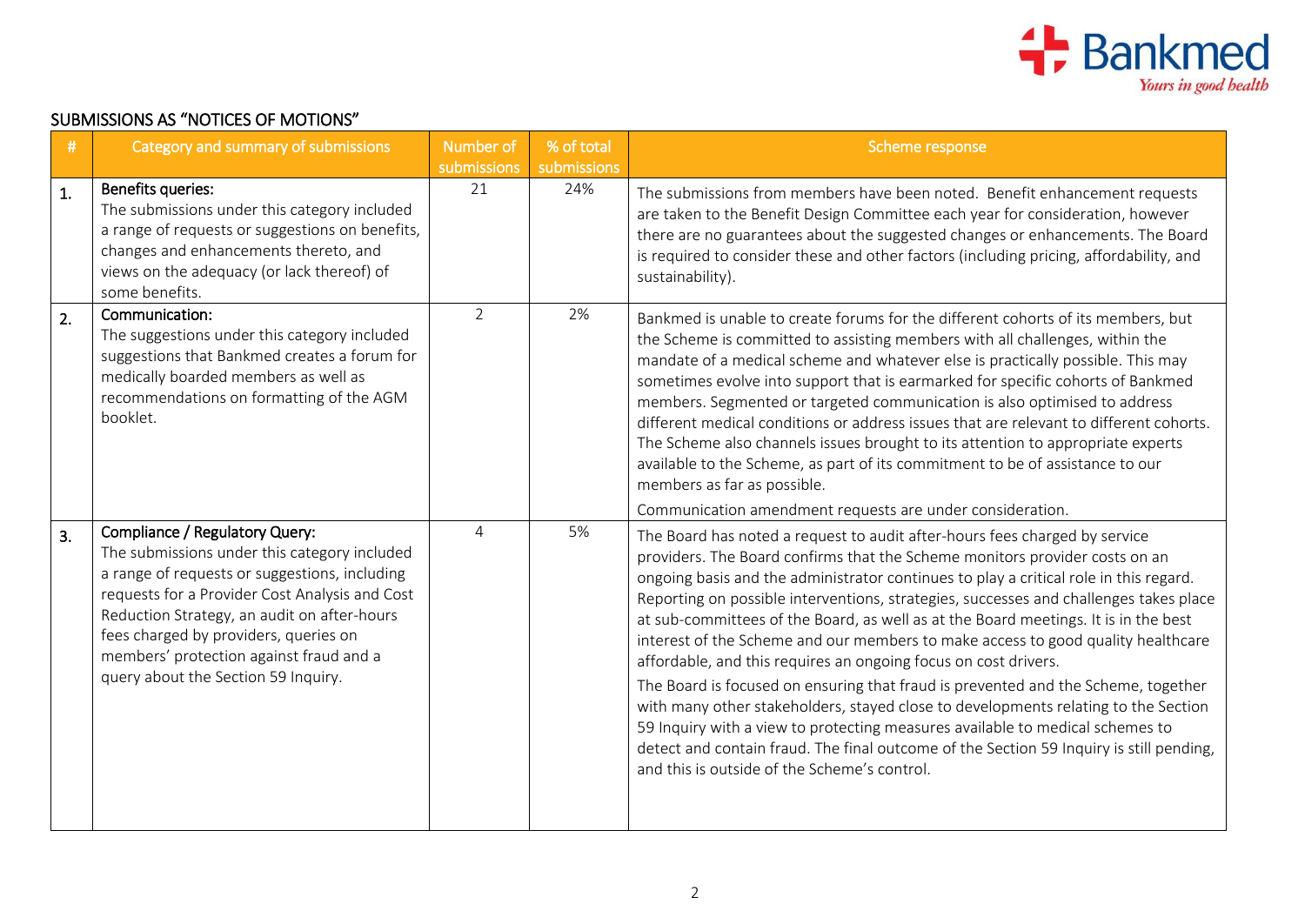

| #                | Category and summary of submissions                                                                                                                                                                                                                                                                                                                     | Number of<br>submissions | % of total<br>submissions | Scheme response                                                                                                                                                                                                                                                                                                                                                                                                                                                                                                                                                                                                                                                                                                                                                                                                                                                                                                                                                                                                                                                                                                                                                                                      |
|------------------|---------------------------------------------------------------------------------------------------------------------------------------------------------------------------------------------------------------------------------------------------------------------------------------------------------------------------------------------------------|--------------------------|---------------------------|------------------------------------------------------------------------------------------------------------------------------------------------------------------------------------------------------------------------------------------------------------------------------------------------------------------------------------------------------------------------------------------------------------------------------------------------------------------------------------------------------------------------------------------------------------------------------------------------------------------------------------------------------------------------------------------------------------------------------------------------------------------------------------------------------------------------------------------------------------------------------------------------------------------------------------------------------------------------------------------------------------------------------------------------------------------------------------------------------------------------------------------------------------------------------------------------------|
| $\overline{4}$ . | Contributions:<br>The submissions under this category included<br>requests for a decrease in pensioner<br>contributions, a waiver of the 2023 increases<br>should Bankmed reserves exceed the<br>prescribed 25% and the revision of income<br>bands.                                                                                                    | 5                        | 6%                        | The deliberations leading up to benefit changes and contribution increases are<br>scheduled to be finalised during the months of July and August. The Board will again<br>give due consideration (amongst other factors) to affordability and the sustainability<br>of the Scheme for the foreseeable future. This is one of the Board's most important<br>responsibilities and is attended to with utmost care, in the best interest of the<br>Scheme and its members.<br>The Board has noted members' requests to revise the income bands in the<br>contribution table. The income bands (or brackets), although they have not been<br>adjusted for a while, are reviewed annually as part of the benefit design process. The<br>decision not to adjust them is deliberate, and informed by considerations about the<br>impact of adjustments and a long-term view on income bands. It is important to<br>note that regulatory deliberations on this matter include different perspectives<br>about how income bands may be structured in future. The Health Market Inquiry<br>also made some recommendations on income bands. Unfortunately, deliberations<br>on regulatory matters take a while. |
| 5.               | <b>General Administration Query:</b><br>The submissions under this category included<br>requests for eligibility criteria for adult<br>dependants, to number claim statements,<br>reduce Trustee remuneration, membership<br>cards, to confirm contribution values for adult<br>dependants, Trustee Nominations and the<br>procedure on Whistleblowing. | 9                        | 10%                       | The Scheme Rules outline the definition of dependency and who may be considered<br>dependants, each of these categories of dependants, including eligibility criteria. In<br>cases where members need more clarity, they are welcome to contact the Scheme.<br>Suggestions about enhancement to medical aid statements will be considered<br>together with other feedback/input from other members.<br>The principles underpinning Trustee remuneration are outlined in the Trustee Fee<br>policy which is shared with the members and Trustee fee increases are approved by<br>members at the AGM.<br>Members who have personal queries about membership cards or want clarity about<br>contributions are encouraged to call the Scheme and they will be assisted diligently.<br>Communication on the Trustee nominations process is detailed and comprehensive,<br>and this process is run by an Independent Electoral Body (IEB) appointed by the<br>Scheme.<br>The toll-free contact details to report fraud are available on the Scheme's website:<br>• Toll-free phone number: 0800 004 500                                                                                                    |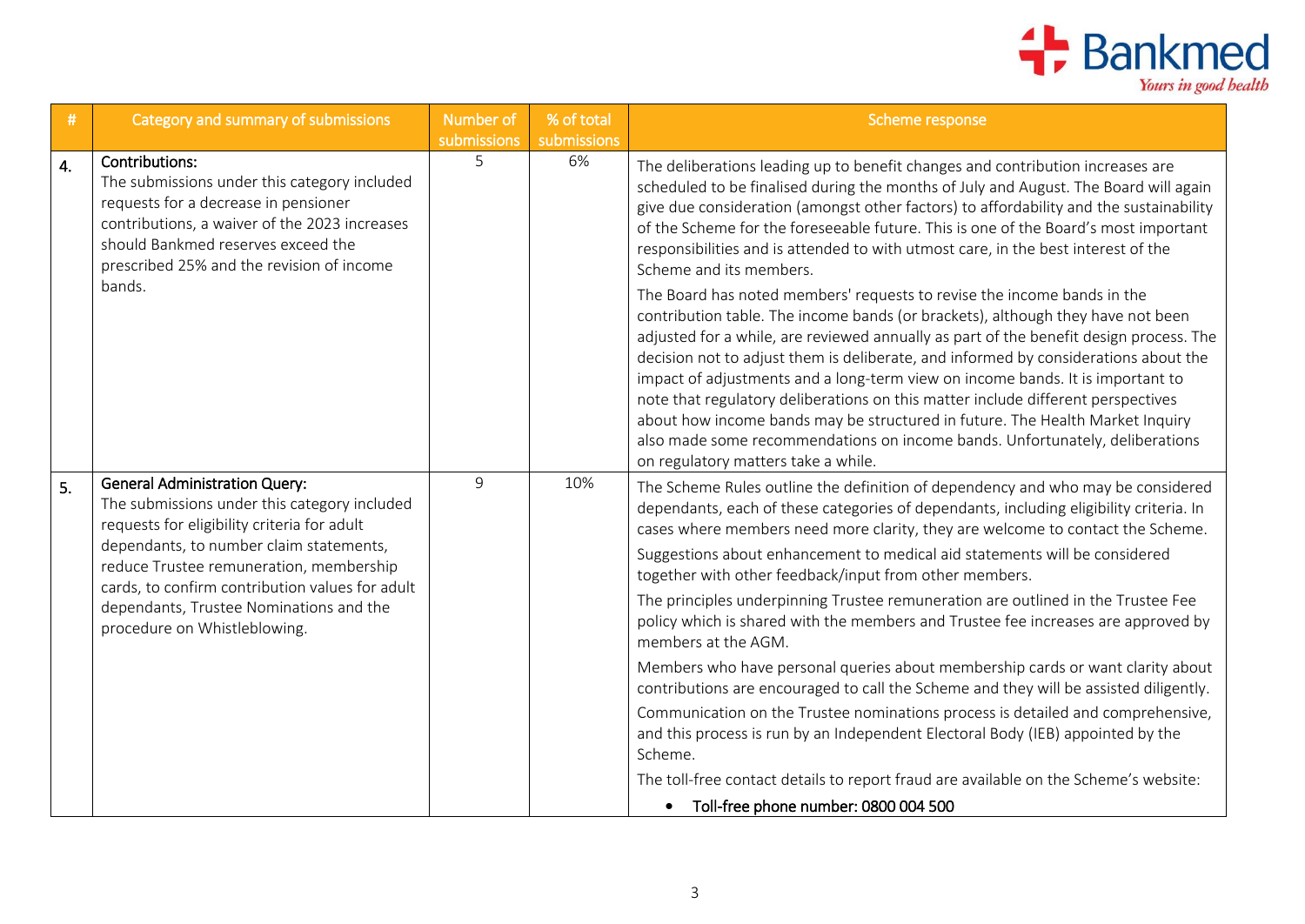

| #                | Category and summary of submissions                                                                                                                                                                                                                                                                                                                          | Number of<br>submissions | % of total<br>submissions | Scheme response                                                                                                                                                                                                                                                                                                                                                                                                                                                                                       |
|------------------|--------------------------------------------------------------------------------------------------------------------------------------------------------------------------------------------------------------------------------------------------------------------------------------------------------------------------------------------------------------|--------------------------|---------------------------|-------------------------------------------------------------------------------------------------------------------------------------------------------------------------------------------------------------------------------------------------------------------------------------------------------------------------------------------------------------------------------------------------------------------------------------------------------------------------------------------------------|
|                  |                                                                                                                                                                                                                                                                                                                                                              |                          |                           | SMS number: 43477<br>Members are free to escalate concerns to the Principal Officer of the Scheme. The<br>Scheme is governed by a Board of Trustees (to whom the Principal Officer reports),<br>and all medical schemes are regulated by the Council for Medical Schemes (0861<br>123 267).                                                                                                                                                                                                           |
| 6.               | <b>General Benefit Query:</b><br>The submissions under this category included<br>requests for detail on anaesthetist fees,<br>chronic medication, co-payments, network<br>hospitals and other queries.                                                                                                                                                       | 18                       | 21%                       | Members have been contacted directly to resolve general benefit queries.                                                                                                                                                                                                                                                                                                                                                                                                                              |
| $\overline{7}$ . | <b>General Healthcare Market Query:</b><br>The submissions under this category included<br>a query relating to National Health Insurance<br>$(NHI)$ .                                                                                                                                                                                                        | $\overline{2}$           | 2%                        | The general update at the AGM will include a brief update on NHI.                                                                                                                                                                                                                                                                                                                                                                                                                                     |
| 8.               | Membership Query:<br>The query under this category requested<br>detail on underwriting of uncovered lives.                                                                                                                                                                                                                                                   | $\mathbf{1}$             | 1%                        | Members have been contacted directly to resolve membership queries.                                                                                                                                                                                                                                                                                                                                                                                                                                   |
| 9 <sub>1</sub>   | Notices of Motions Query:<br>The suggestions under this category included<br>requests for clarity on the definition of a<br>Motion.                                                                                                                                                                                                                          | $\overline{3}$           | 3%                        | Members have been contacted directly to resolve Motion queries.                                                                                                                                                                                                                                                                                                                                                                                                                                       |
| 10.              | <b>Regulatory Amendment Request:</b><br>The suggestions under this category included<br>suggestions about discounting pensioner<br>contributions, refunding MSA balances above<br>a certain balance each year, re-insuring<br>member's co-payments, waiving the 6-month<br>script rule and a request to submit the AGM<br>booklet before asking for Motions. | 16                       | 19%                       | There are limitations to what more the Scheme can do. The Medical Schemes Act<br>has provisions which prohibit certain practices (some of which are seen as<br>discriminatory).<br>The Scheme continues to consider to what extent the lower cost benefit options can<br>further cater for those who may have higher healthcare needs and are the most<br>exposed to affordability challenges.<br>The refunding of MSA balances above a certain balance each year is not supported<br>by legislation. |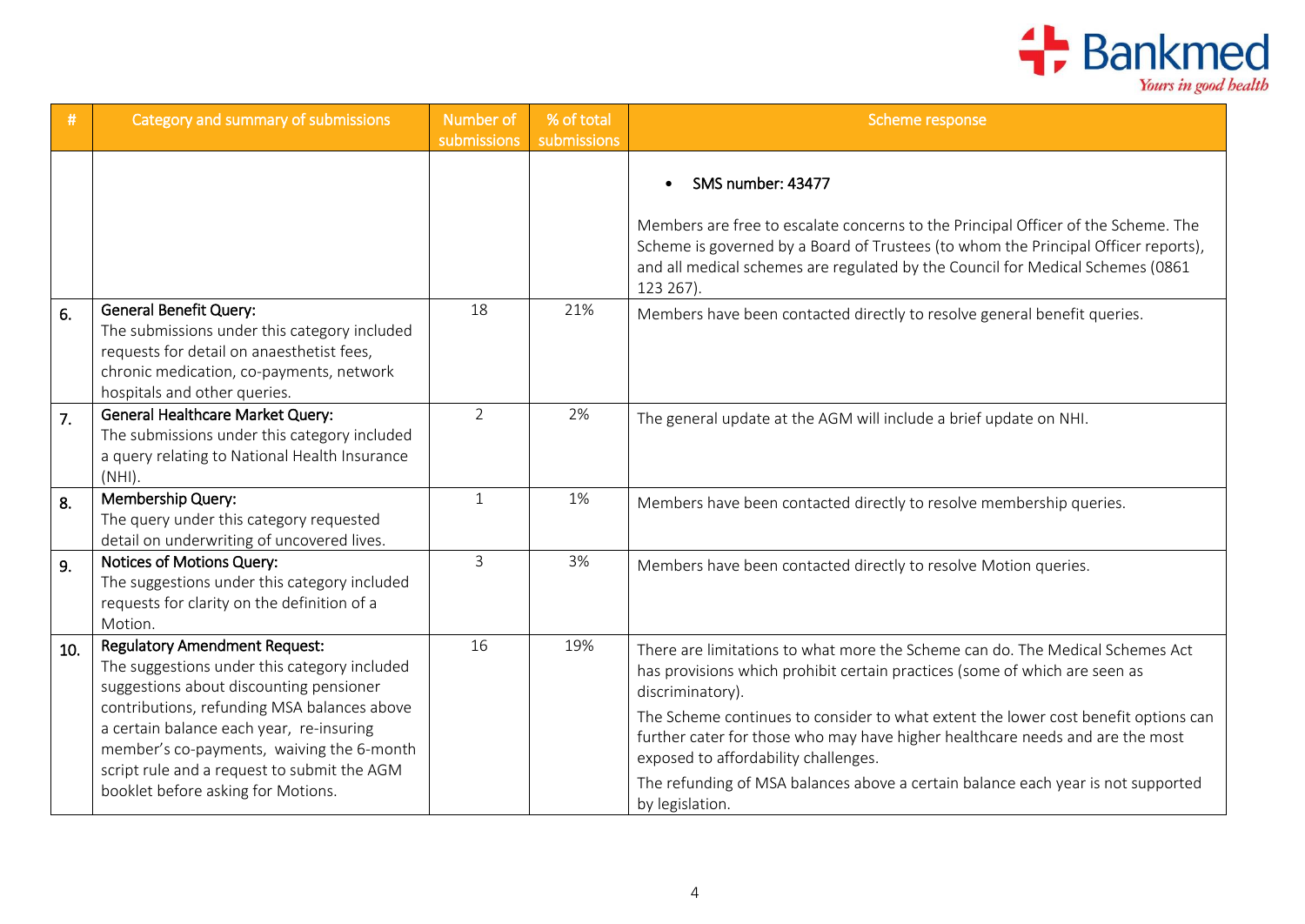

| #   | Category and summary of submissions                                                                                                                             | Number of<br>submissions | % of total<br>submissions | Scheme response                                                                                                                                                                                                                                                                                                                                                                                                                                                                                                                                                                                                                                                      |
|-----|-----------------------------------------------------------------------------------------------------------------------------------------------------------------|--------------------------|---------------------------|----------------------------------------------------------------------------------------------------------------------------------------------------------------------------------------------------------------------------------------------------------------------------------------------------------------------------------------------------------------------------------------------------------------------------------------------------------------------------------------------------------------------------------------------------------------------------------------------------------------------------------------------------------------------|
|     |                                                                                                                                                                 |                          |                           | Members are free to consider re-insurance and gap cover products available in the<br>market. These products fall outside the business of a medical scheme.<br>The AGM booklet and the Audited Financial Statements (AFS) are made available to<br>members within the timelines committed to in the Scheme Rules and these                                                                                                                                                                                                                                                                                                                                            |
|     |                                                                                                                                                                 |                          |                           | timelines are informed by practical considerations.                                                                                                                                                                                                                                                                                                                                                                                                                                                                                                                                                                                                                  |
| 11. | <b>Administrator Complaint:</b><br>The submissions under this category included<br>suggestions that the Scheme remove<br>Discovery Health as the administrator. | $\overline{2}$           | 2%                        | The governance of medical schemes includes accountability to medical scheme<br>members and this is supported by certain responsibilities (as would be expressed in<br>the Scheme Rules) which are assigned to the Board of Trustees. The Board of<br>Trustees is made up of six trustees who are elected by members, and six trustees<br>appointed by the top three employer group clients which is normal practice for a<br>restricted medical scheme.                                                                                                                                                                                                              |
|     |                                                                                                                                                                 |                          |                           | The issue of the continuation of Discovery Health as the administrator of the<br>Scheme falls within the responsibilities assigned to the Board of Trustees and can<br>therefore not be subjected to a vote at the AGM. Obviously, the Board has a duty to<br>give due consideration to all sentiments expressed by members and this is<br>something that the Board does diligently.                                                                                                                                                                                                                                                                                 |
|     |                                                                                                                                                                 |                          |                           | The performance of the administrator in the delivery of services to the Scheme's<br>members is something that is monitored carefully, including thorough monthly<br>reporting to Scheme Management, reporting at every Board meeting along with an<br>independent review of performance against service level measures. This remains<br>relevant. It is acknowledged that there may be instances that are less than<br>acceptable, resulting in unpleasant member experience. The Scheme pays attention<br>to exceptions and outliers, as part of a commitment to continuous improvement,<br>even when service level measures are met (which is generally the case). |
| 12. | Uncategorised:                                                                                                                                                  | $\overline{2}$           | 2%                        | Members have been contacted to resolve uncategorised queries.                                                                                                                                                                                                                                                                                                                                                                                                                                                                                                                                                                                                        |
| 13. | Compliment:                                                                                                                                                     | $\mathbf{1}$             | 1%                        | Member compliment received and noted with appreciation.                                                                                                                                                                                                                                                                                                                                                                                                                                                                                                                                                                                                              |
|     | <b>GRAND TOTAL</b>                                                                                                                                              |                          |                           |                                                                                                                                                                                                                                                                                                                                                                                                                                                                                                                                                                                                                                                                      |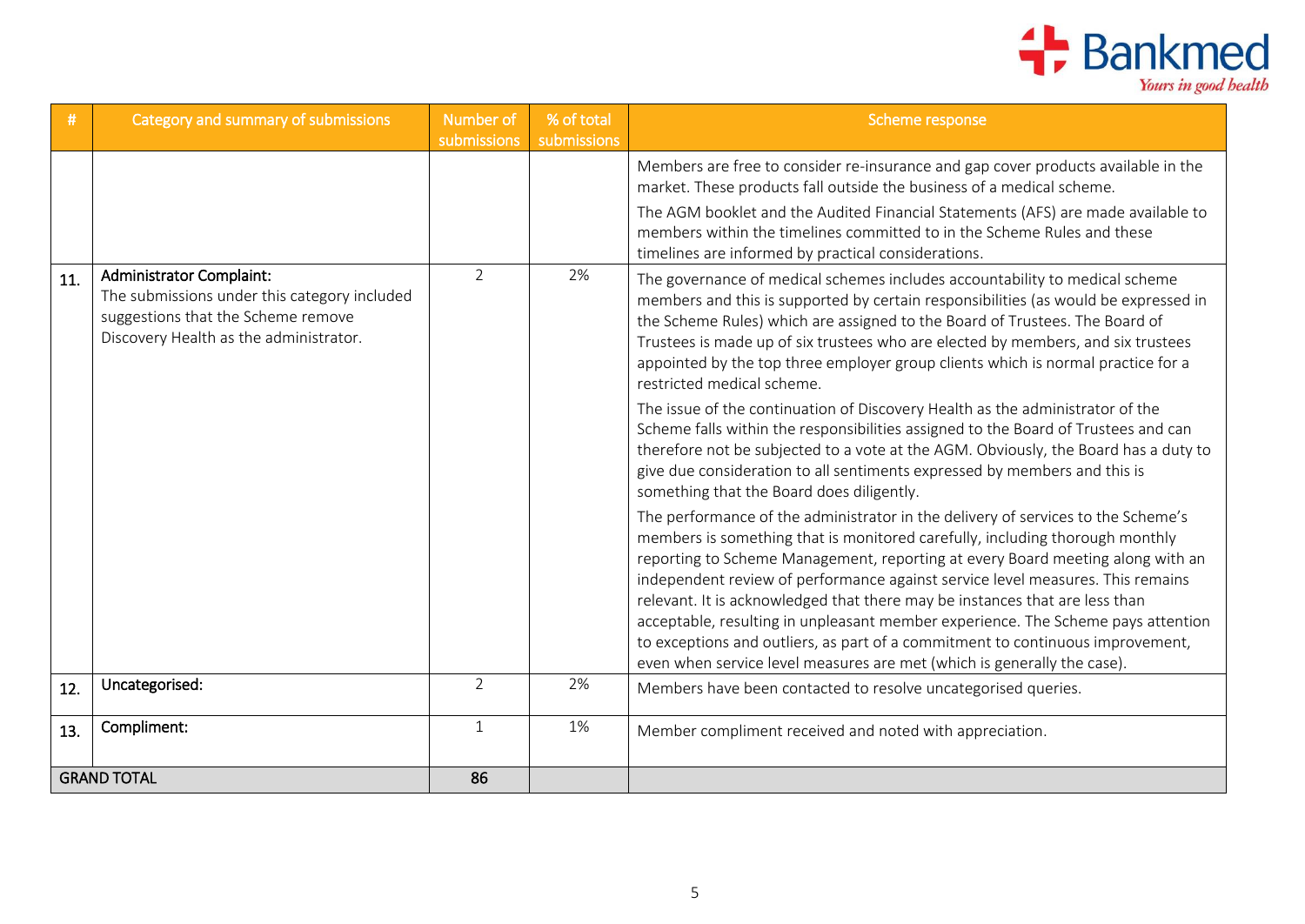

## QUERIES SUBMITTED AT THE TIME OF REGISTRATION

| #  | Query                                                                                                                                | Scheme response                                                                                                                                                                                                                                                                                                                                                                                                                                                                                                                                                                                                                                                                                                                                                                                         |
|----|--------------------------------------------------------------------------------------------------------------------------------------|---------------------------------------------------------------------------------------------------------------------------------------------------------------------------------------------------------------------------------------------------------------------------------------------------------------------------------------------------------------------------------------------------------------------------------------------------------------------------------------------------------------------------------------------------------------------------------------------------------------------------------------------------------------------------------------------------------------------------------------------------------------------------------------------------------|
| 1. | Query about timing of the distribution of the<br>AGM booklet and the AFS, the virtual AGM                                            | The AGM booklet and the AFS are made available to members within the timelines committed to in the<br>$\bullet$<br>Scheme Rules and the timelines are informed by practical considerations.                                                                                                                                                                                                                                                                                                                                                                                                                                                                                                                                                                                                             |
|    | procedure, details in the AFS, over servicing<br>and overcharging:                                                                   | Virtual AGMs (initially necessitated by COVID-19) have come with many advantages that are in the best<br>$\bullet$<br>interest of members, wherever they may be located. However, they (virtual AGMs) have also come with<br>some practical limitations which, it is hoped, will disappear as a range of smart solutions emerge in this<br>digital age. The Scheme communicates to its members comprehensively about the virtual AGMs, to ensure<br>smooth proceedings at the meeting and to enable input and feedback from members as far as possible.<br>Bankmed, as required, also reports to the Council for Medical Schemes (CMS) about its AGMs.                                                                                                                                                  |
|    |                                                                                                                                      | The AFS is prepared in compliance with International Financial Reporting Standards (IFRS) and any additional<br>$\bullet$<br>financial reporting requirements of the CMS.                                                                                                                                                                                                                                                                                                                                                                                                                                                                                                                                                                                                                               |
|    | $\bullet$                                                                                                                            | The Scheme monitors provider costs on an ongoing basis and the administrator continues to play a critical<br>role in this regard. Reporting on possible interventions, strategies, successes and challenges takes place at<br>sub-committees of the Board as well as at the Board meetings. It is in the best interest of the Scheme and<br>our members to make access to good quality healthcare affordable and this requires ongoing focus on cost<br>drivers (including apparent overcharging and/or over servicing).                                                                                                                                                                                                                                                                                |
| 2. | Query about obesity as a medical condition,<br>and additional fees charged by network doctors<br>for members on the Core Saver Plan: | In many instances, obesity can be controlled through lifestyle changes which the Scheme supports through<br>$\bullet$<br>its Wellness Programme. Obesity is regarded as a risk factor for Cardiovascular Disease and Type 2 Diabetes.<br>Bankmed provides the following benefits: Personal Health Assessment (PHA) which is a screening test that<br>identifies risk factors such high Body Mass Index (BMI), high blood pressure, high sugar and high cholesterol<br>levels. After completing a PHA, members who are identified as high risk after presenting with a combination<br>of risk factors, have access to a virtual consultation with a Network GP and two dietician and two biokinetist<br>consultations. The Scheme is committed to supporting members in their quest to reduce their BMI. |
|    | $\bullet$                                                                                                                            | Additional fees should not be charged by Network Doctors for members on the Core Saver Plan. Bankmed<br>has negotiated rates with the Network Providers. If additional fees are being charged, members should<br>please bring this to the Scheme's attention.                                                                                                                                                                                                                                                                                                                                                                                                                                                                                                                                           |
| 3. | Query about global fees charged only for<br>certain procedures:                                                                      | The Fee for Service (FFS) reimbursement model remains the predominant way in which service providers bill<br>$\bullet$<br>Bankmed for services. However, due to over-servicing and abuse which leads to increased cost in the<br>healthcare environment, there is a move towards the creation of Alternate Reimbursement Models (ARMs).<br>ARMs aim to carefully select network providers who deliver excellent care in the most efficient way, ensuring<br>high quality treatment, surgery and improved clinical outcomes. In doing so, the member has access to                                                                                                                                                                                                                                       |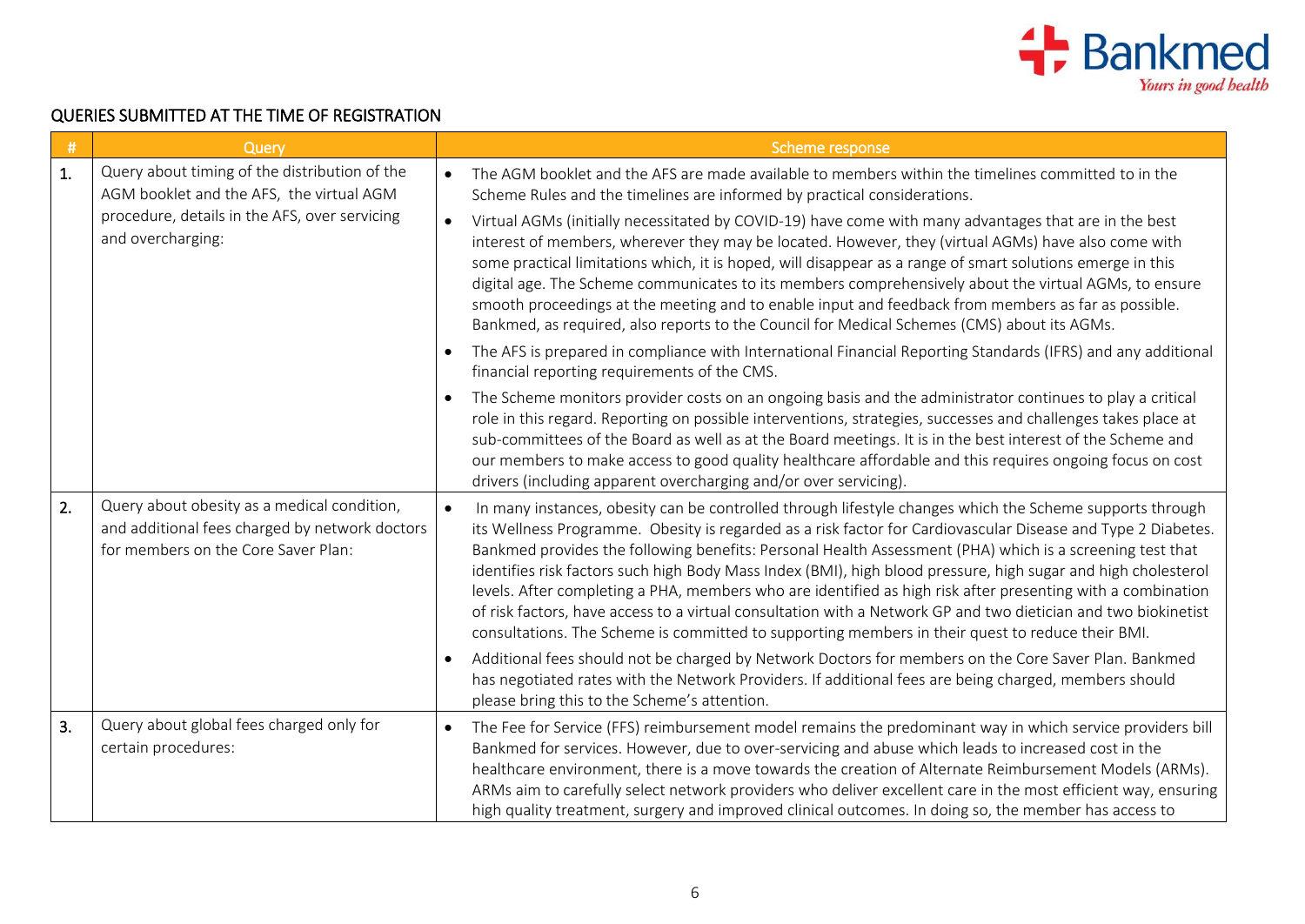

|     |                                                                                                                  | better quality care and excessive costs are contained. Bankmed contracts with providers for certain<br>procedures (which we call Value Based Contracting and have determined Centres of Excellence) and pays<br>these providers what we call a Global Fee/Fixed Fee. Over time more procedures will be covered in this<br>manner with a move away from the traditional FFS model.                                                                                                                                                                                                                                                                                                                         |
|-----|------------------------------------------------------------------------------------------------------------------|-----------------------------------------------------------------------------------------------------------------------------------------------------------------------------------------------------------------------------------------------------------------------------------------------------------------------------------------------------------------------------------------------------------------------------------------------------------------------------------------------------------------------------------------------------------------------------------------------------------------------------------------------------------------------------------------------------------|
| 4.  | Query about the Basic Plan not having savings:                                                                   | The different benefit options are deliberately structured differently to cater for varying healthcare needs at<br>$\bullet$<br>different life stages. The Basic Plan is one of the benefit options that does not have a Medical Savings<br>Account (MSA).                                                                                                                                                                                                                                                                                                                                                                                                                                                 |
| 5.  | Query about a different benefit for pensioners,<br>and reduced contributions:                                    | Other than the benefit of cross-subsidisation, which already accrues mostly to pensioners, there are<br>limitations as to what the Scheme can do. The Medical Schemes Act prohibits discrimination based on age<br>i.e. contributions and benefits may not be differentiated based on age.<br>The Scheme continues to consider to what extent the lower cost benefit options can further cater for those<br>who may have higher healthcare needs and are the most exposed to affordability challenges. Pensioners are<br>encouraged to consider lower cost benefit options, with careful consideration of their healthcare needs. It<br>has to be emphasised that this must be the individual's decision. |
| 6.  | Query about paternity benefits:                                                                                  | Member to be referred to the benefits and contributions schedule and assisted further telephonically where<br>necessary.                                                                                                                                                                                                                                                                                                                                                                                                                                                                                                                                                                                  |
| 7.  | Query about gap cover and emergency room<br>costs not being paid from savings:                                   | Members are free to consider gap cover products, but such products are currently outside the business of a<br>medical scheme.                                                                                                                                                                                                                                                                                                                                                                                                                                                                                                                                                                             |
| 8.  | Compliment: "Thank you for a well managed<br>medical scheme":                                                    | Noted with appreciation.<br>$\bullet$                                                                                                                                                                                                                                                                                                                                                                                                                                                                                                                                                                                                                                                                     |
| 9.  | Personal query about a specific medical<br>condition, and the Ex Gratia application<br>process:                  | Member to be contacted about personal query.<br>$\bullet$                                                                                                                                                                                                                                                                                                                                                                                                                                                                                                                                                                                                                                                 |
| 10. | Issue about how expensive medical aid is and a<br>view that it does not seem to benefit those<br>who pay for it: | Although the affordability challenge to access good quality healthcare is a global phenomenon, Bankmed<br>$\bullet$<br>does not hide behind that. Bankmed's better value attribute, made up of a combination of richer benefits<br>and lower costs (comparatively) is only part of our best attempt to deal with this challenge. It is accepted,<br>however, that our better value may be overshadowed by the magnitude of the challenge.                                                                                                                                                                                                                                                                 |
|     |                                                                                                                  | This challenge was one of the key reasons for the Health Market Inquiry and it is hoped that, when the<br>recommendations are eventually implemented, the desired outcome will be realised, and an impact will be<br>made on this stubborn challenge.                                                                                                                                                                                                                                                                                                                                                                                                                                                     |
|     |                                                                                                                  | In the interim, Bankmed will continue to demonstrate value to its members.                                                                                                                                                                                                                                                                                                                                                                                                                                                                                                                                                                                                                                |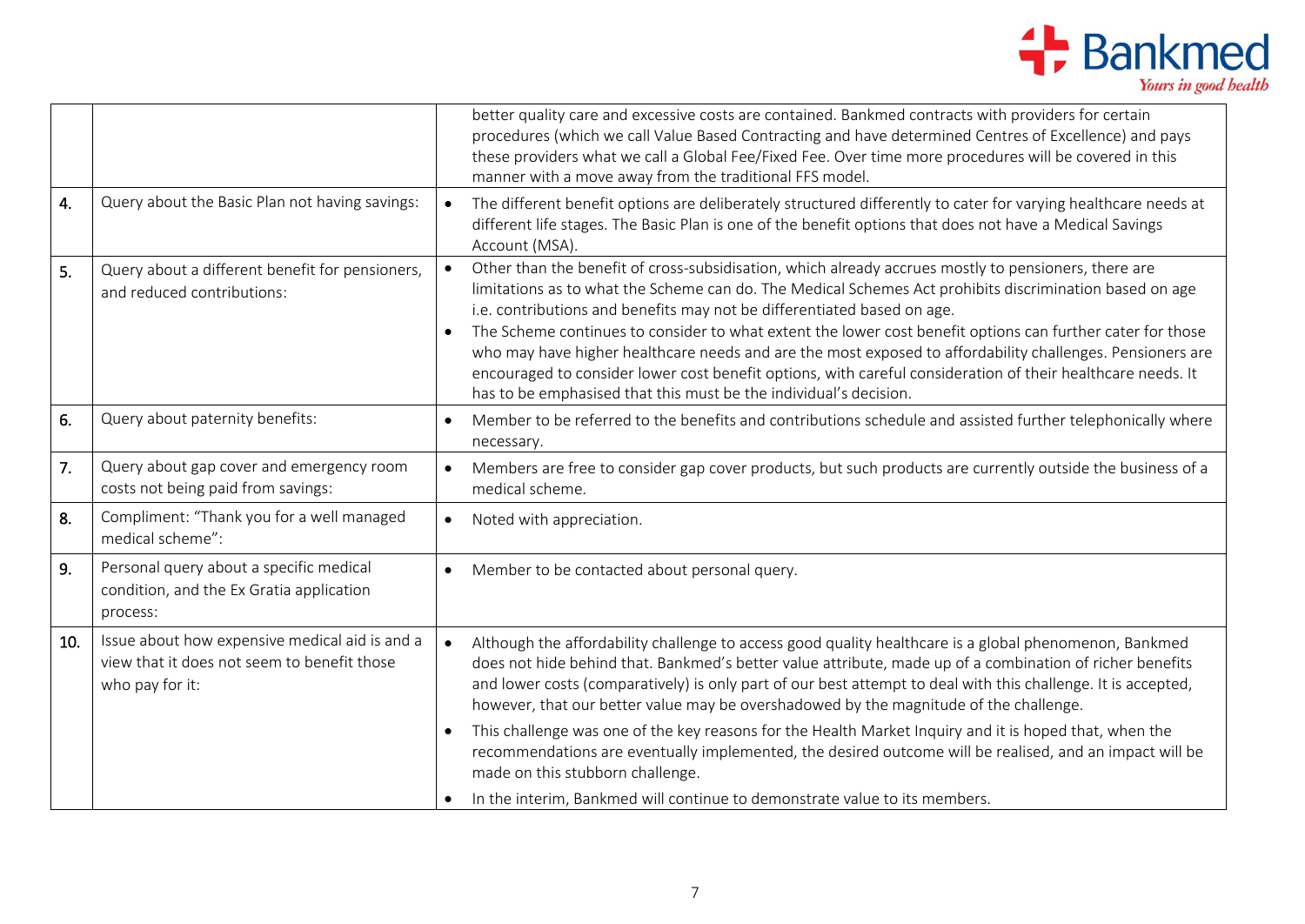

| 11. | Query about a wheelchair and benefits for                                                                              | Member to be engaged directly about the wheelchair query.                                                                                                                                                                                                                                                                                                                                                    |
|-----|------------------------------------------------------------------------------------------------------------------------|--------------------------------------------------------------------------------------------------------------------------------------------------------------------------------------------------------------------------------------------------------------------------------------------------------------------------------------------------------------------------------------------------------------|
|     | pensioners:                                                                                                            | With regards to benefits for pensioners, Bankmed is very sympathetic about the plight of pensioners. Other<br>$\bullet$<br>than the benefit of cross-subsidisation, which already accrues mostly to pensioners, there are limitations to<br>what the Scheme can do. The Medical Schemes Act prohibits discrimination based on age i.e. contributions<br>and benefits may not be differentiated based on age. |
|     |                                                                                                                        | The Scheme continues to consider to what extent the lower cost benefit options can further cater for those<br>who may have higher healthcare needs and are the most exposed to affordability challenges. Pensioners are<br>encouraged to consider lower cost benefit options, with careful consideration of their healthcare needs. It<br>has to be emphasised that this must be the individual's decision.  |
| 12. | <b>Emergency Room/Casualty Visits:</b>                                                                                 | Emergency Room/Casualty visits are subject to the day-to-day/savings benefits. However, if someone is<br>admitted to hospital after an Emergency Room/Casualty visit, the claim is settled from Insured Benefits and<br>not the day-to-day/savings benefits. If the treatment performed in the Casualty/Emergency Room is<br>deemed to be a PMB, the Scheme will then fund the claim from Insured Benefits.  |
| 13. | Issue about the unfairness of increases for<br>pensioners:                                                             | Other than the benefit of cross-subsidisation, which already accrues mostly to pensioners, there are<br>$\bullet$<br>limitations to what the Scheme can do. The Medical Schemes Act prohibits discrimination based on age i.e.<br>contributions and benefits may not be differentiated based on age.                                                                                                         |
|     |                                                                                                                        | The Scheme continues to consider to what extent the lower cost benefit options can further cater for those<br>who may have higher healthcare needs and are the most exposed to affordability challenges. Pensioners are<br>encouraged to consider lower cost benefit options, with careful consideration of their healthcare needs. It<br>has to be emphasised that this must be the individual's decision.  |
| 14. | Query about differences in cover between two<br>benefit options:                                                       | Member to be referred to the benefits and contributions schedule, and assisted further telephonically where<br>necessary.                                                                                                                                                                                                                                                                                    |
| 15. | Query about NHI, and suggestion about<br>enhancements on dentistry and optical<br>benefits, and co-payments on chronic | The general update at the AGM will include a brief update on NHI.<br>$\bullet$<br>Benefit enhancement requests are taken to the Benefit Design Committee each year for consideration,                                                                                                                                                                                                                        |
|     | medication coming from Medical Savings                                                                                 | however there are no guarantees about the suggested changes or enhancements.<br>Enhancements are also subject to what legislation allows.<br>$\bullet$                                                                                                                                                                                                                                                       |
|     | Accounts (and not having to be paid upfront):                                                                          | Where it makes sense to engage the member directly, that will be done.                                                                                                                                                                                                                                                                                                                                       |
| 16. | Personal query about contribution applicable<br>on retirement:                                                         | To be addressed directly with the member.                                                                                                                                                                                                                                                                                                                                                                    |
| 17. | Trustee tenure:                                                                                                        | Outlined in rule 18.17 of the Scheme Rules.                                                                                                                                                                                                                                                                                                                                                                  |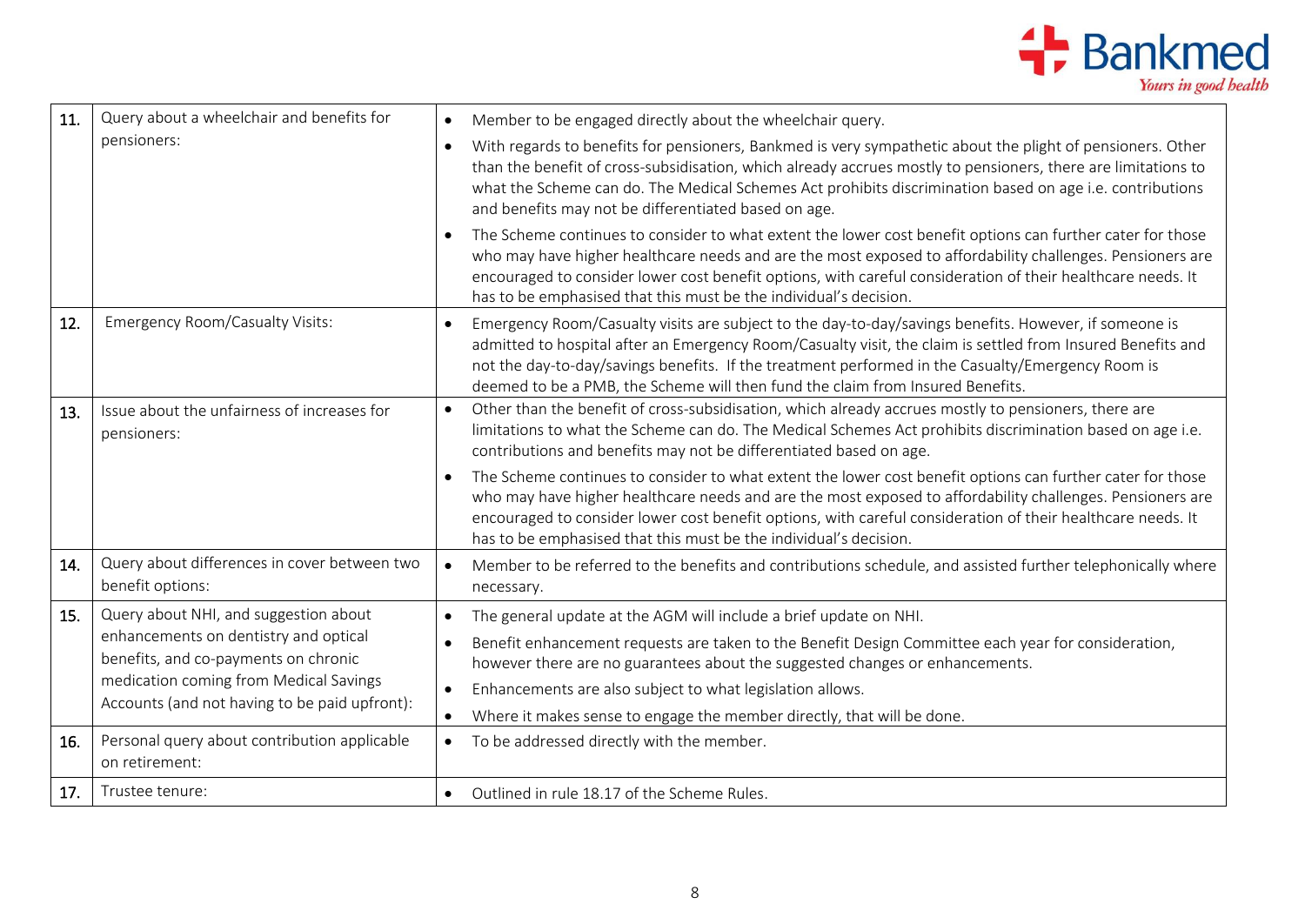

| 18. | Contribution increases for next year: | The deliberations leading up to benefit changes and contribution increases (for 2023) are scheduled to be     |
|-----|---------------------------------------|---------------------------------------------------------------------------------------------------------------|
|     |                                       | finalised during the months of July and August. The Board will again give due consideration (amongst other    |
|     |                                       | factors) to affordability and the sustainability of the Scheme for the foreseeable future. This is one of the |
|     |                                       | Board's most important responsibilities and is attended to with utmost care, in the best interest of the      |
|     |                                       | Scheme and its members. At this stage, therefore, there is no available information about contribution        |
|     |                                       | increases for 2023.                                                                                           |